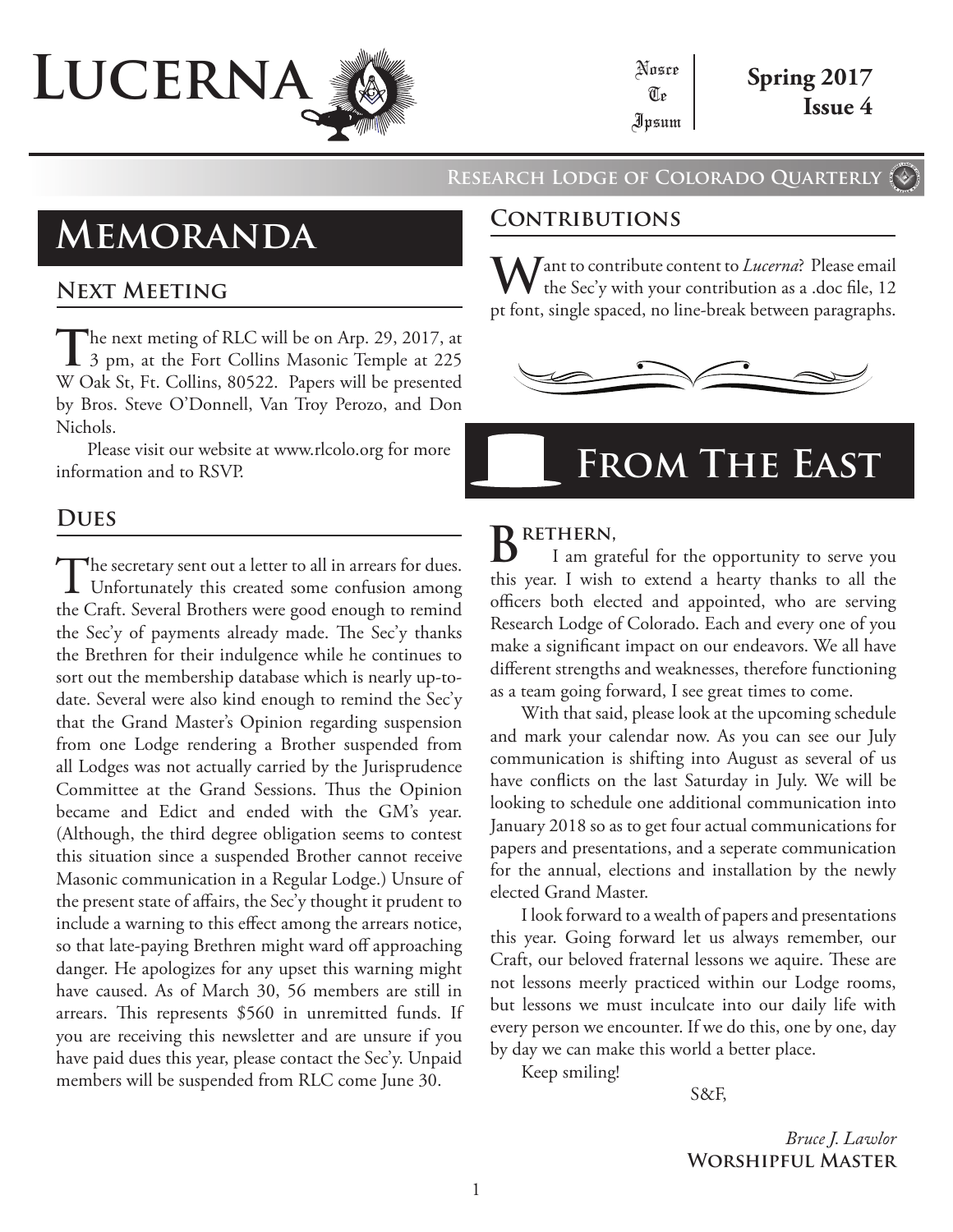# **Timeline of the Disappearance of William Morgan**

by W.Bro. Ben Williams Originally Published in Issue 13 of the *Rocky Mountain Mason*

#### **May 31, 1825**

William Morgan of Batavia, NY, is exalted to the august degree of Royal Arch Mason at Royal Arch Chapter No. 33 R.A.M. in LeRoy, NY.

#### **Summer, 1825**

Morgan's name is upon a petition to charter a new Chapter of Royal Arch Masons in Batavia. When the Charter issues, though, Morgan's name has been removed.

#### **March, 1826**

Morgan files for copyright protection in the Northern District of New York for his book, to be titled "Illustrations of Masonry by One of the Fraternity – God said Let there Be Light & There was Light!". Morgan enters a contract with David Miller, once Entered Apprentice in Albany, but never advanced, to print Illustrations. Together with John Davids and Russell Dyer they would share the proceeds.

#### **August 9, 1826**

The following ad is run in area newspapers such as the Ontario Messenger:

#### **NOTICE AND CAUTION**

If a man calling himself William Morgan should intrude himself on the community, they should be on their guard, particularly THE MASONIC FRATERNITY. Morgan was in this village in May last, and his conduct while here, and elsewhere, calls forth this notice. Any information in relation to Morgan can be obtained by calling at the MASONIC HALL in this village. Brethren and companions are particularly requested to observe, mark, and govern themselves accordingly. Morgan is considered a swindler and a dangerous man. There are people in this village who would be happy to see this Captain Morgan.

#### **September 1, 1826**

Bro. Henry Brown's censorious letter is printed in the Spirit of the Times decrying oath-breakers.

#### **Monday September 11, 1826**

Constable Holloway Hayward arrests Morgan in Batavia, NY, on a warrant sworn by Ebenezer Kingsley, a tavern-keeper in Canandaigua, over alleged theft of a shirt and cravat taken five months previous. Morgan is taken by a posse of six men and arraigned in Canandaigua. Charges of larceny are dropped, but he is immediately rearrested for inability to pay a debt of \$2.68 (or \$2.69). He's jailed.

#### **Tuesday September 12, 1826**

Morgan is released in the evening after his debt is paid by another party and leaves in a coach in the company of several men. His hat, remaining in the street, suggests there was some struggle, or haste.

#### **Wednesday September 14, 1826**

After a rapid ride to Lewiston Morgan is allegedly taken across the river to Canada in the custody of Bros. Eli Bruce, Sheriff of Niagara County, and Colonel William King sometime before dawn. A meeting with two Canadian Masons (one allegedly a Canadian Member of Parliament, Eric McBride) returns Morgan stateside while arrangements are made for his resettlement in Canada. Morgan is holed up in an unused magazine in deserted Fort Niagara just before dawn.

#### **Saturday September 17, 1826?**

Morgan may have been taken into Canada again, and rode without ceasing to Hamilton. If so, thereafter his whereabouts remain unknown.

#### **Monday September 19, 1826?**

Morgan may have been taken in a rowboat by several overzealous Masons and cast into the ink black water and weighed down into the depths of time.

#### **September 25, 1826**

Launching on the disappearance of Morgan, the first Anti-Masonic rally is held at Batavia, NY.

#### **October 4, 1826**

A second Anti-Masonic rally is held at Batavia, NY.

#### **October 7, 1826**

Governor DeWitt Clinton (Past Grand Master of Masons of New York) issues first proclamation censuring the alleged abduction of William Morgan and calling for order.

#### **October 26, 1826**

Governor Clinton issues second proclamation offering a reward for information leading to Morgan's recovery or the conviction of any party guilty of the abduction.

#### **December, 1826**

Grand Jury of Ontario County indicts Bros. Chesebro, Lawson, Sawyer, and Sheldon for conspiracy to "seize and carry William Morgan to foreign parts, and there continually to secrete and imprison him."

#### **January 1, 1827**

Trial begins against Bros. Chesebro, Lawson, Sawyer, and Sheldon at Canandaigua with Judge Throop of Canandaigua presiding. All men are found guilty. Lawson receives two years in the Ontario County lockup, Chesebro one year, Sawyer one month, and Sheldon three months.

#### **January 13 - 31, 1827**

Anti-Masonic Convention held at Seneca, NY. Then one at Lewiston, NY, and another at Canandaigua.

#### **February 4, 1827**

Thurlow Weed, editor of a local paper at Rochester, NY, receives \$4,000 to start the Anti-Masonic newspaper, the Anti-Masonic Inquirer, based out of Albany, NY. Weed becomes active in the Anti-Masonic Party as a diligent and effective organizer.

#### **February, 1827 through March, 1827**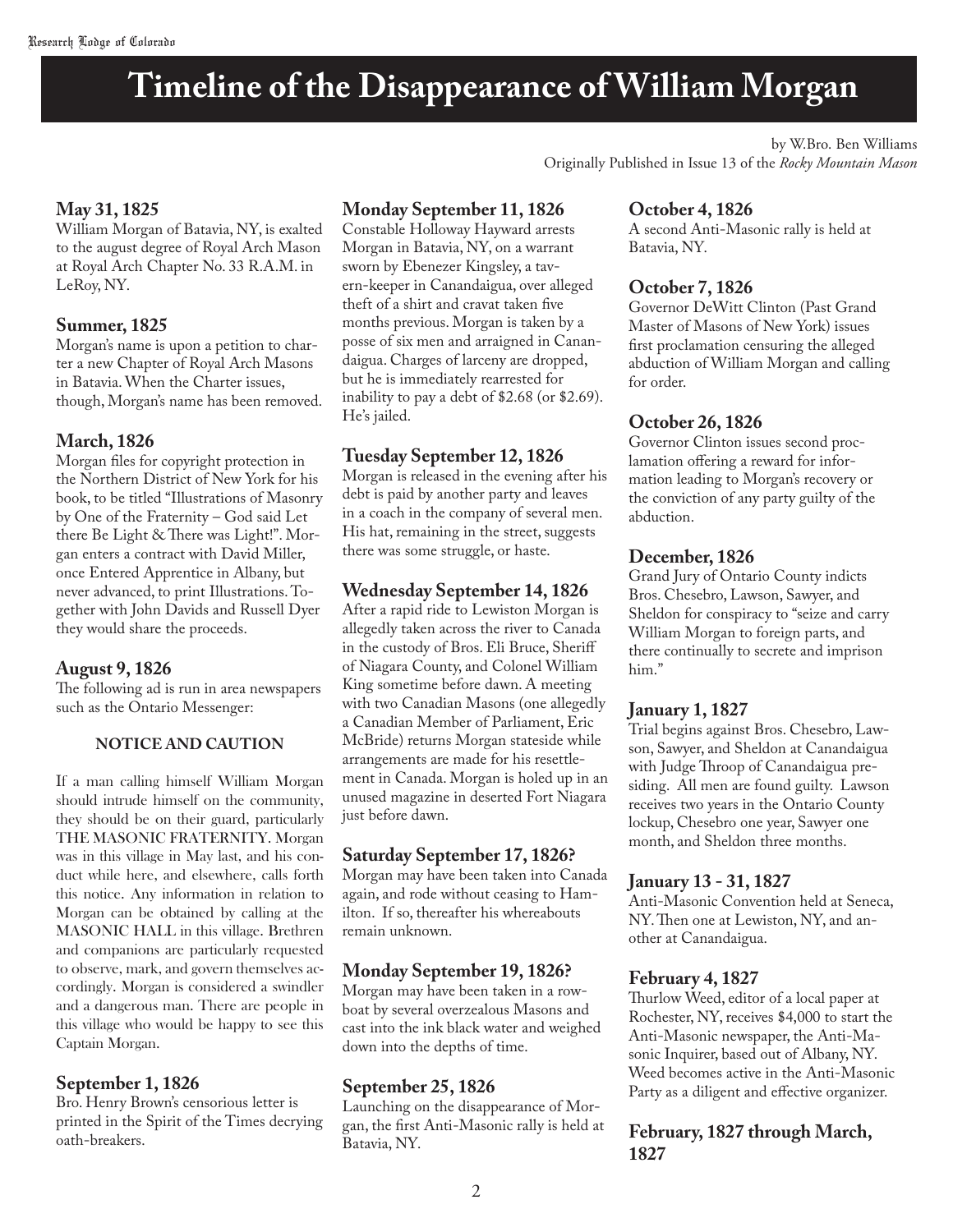Twelve Anti-Masonic rallies are held in as many cities of central New York.

#### **March 3, 1827**

Convention at Elbo, NY, adopts the resolution not to "support any person for any office either in town, county or state; nor hear any preacher of the Gospel, who is a member of the Masonic Fraternity."

#### **March 19, 1827**

Governor Clinton issues a third proclamation offering \$2,000 for any information leading to discovery of Morgan's whereabouts or the conviction of any guilty party. A full pardon is offered to any accomplice wiling to assist in the investigation. But no one comes forward.

#### **April, 1827**

Jesse French, James Hurlburt, Roswell Wilcox, and James Ganson are tried at Batavia for the forced arrest of David Miller, Morgan's printer, previous to Morgan's abduction. French is sentenced to one year, Wilcox for six months, and Hurlburt for three months. Ganson is released.

#### **June, 1827**

Convention at LeRoy, NY, adopts resolutions denouncing Freemasonry. Seventeen reasons are cited in support of their condemnation of the Craft.

#### **September 24, 1827**

Timothy Munroe, of Clark, in Newcastle, Canada, is last seen rowing across the Niagara river.

#### **September 28, 1827**

Governor Clinton removes Sheriff Eli Bruce from office.

#### **August, 1827**

Eli Bruce, Orasmus Turner, and Jared Darrow are tried in Canandaigua. Bruce is found guilty and sentenced to two years and four months in the Canandaigua jail. Turner and Darrow are acquitted.

#### **October 7, 1827**

A corpse washes ashore at the beach of Oak Orchard Harbor, N.Y., approximately 40 miles below Fort Niagara. The coroner lists cause of death as drowning. Word spreads that a corpse has been found. Opinion mounts, it could be Morgan!

#### **October 13, 1827**

A party of Batavians, descending upon Oak Orchard Harbor, effects disinterment of the corpse.

#### **October 15, 1827**

Morgan's widow, admitting the clothes on the corpse were not her husband's, nonetheless testifies that the corpse is Morgan. Miller, Dyer, and others testify the corpse is Morgan. Thurlow Weed, Anti-Masonic organizer, is later accused of dressing up the corpse to resemble Morgan by shaving it and placing hairs in its ears – a charge he virulently denies to his dying day.

#### **October, 1827**

Munroe's widow, Sara, comes to Oak Harbor and describes the clothes her husband was wearing on the night of his disappearance, Sept. 24. The match is enough, a Coroner's Jury impaneled at Batavia reverses the verdict on the basis of her testimony – the corpse is not Morgan, it's Timothy Munroe of Clark, Canada. If not Morgan, it was "a good enough Morgan until after the election," Thurlow Weed is heard to say at the inquest. (He denied saying this, claiming he'd said the corpse was "…a good enough Morgan <u>u</u>ntil Morgan can be found.")

#### **December, 1827**

Captain William King, John Whitney and Burrage Smith are indicted for Morgan's murder. Of the three, only King is not tried – he dies suddenly before the trail can begin (see later).

#### **November 1828**

Despite the wave of anti-Masonry, Andrew Jackson, Past Grand Master of Tennessee, is nonetheless elected President of the United States beating out incumbent John Quincy Adams, who ran on the Anti-Masonic ticket.

#### **October 22-24, 1829**

Baptist Conference at Whitesboro, NY, adopted resolution to bar Masons from Baptist congregations to "…withdraw the Hand of Christian Fellowship from these [Masonic] brethren."

#### **May, 1829**

John Whitney and James Gillis are tried at Canandaigua. Whitney is convicted and sentenced to one year and three months. Gillis is released after a hung jury.

#### **RLC Officers 6016 A. L.**

| W.M.  | <b>Richard Brown</b><br>c. (303) 503-6748<br>richardbrown@aol.com       |
|-------|-------------------------------------------------------------------------|
| S.W.  | <b>Brad Pollard</b><br>c. (303) 918-6185<br>bradley pollard@juno.com    |
| J.W.  | <b>Bruce Lawlor</b><br>c. (720) 618-5468<br>b.lawlor@comcast.net        |
| Tres. | <b>Chuck Downing</b><br>c. (970) 390-1325<br>chuckdowning@earthlink.net |
| Sec'y | <b>Ben Williams</b><br>c. (859) 361-2292<br>orionsg8@mac.com            |
| S.D.  | <b>Peter Preston</b><br>c. (719) 651-9742<br>co77345llc@yahoo.com       |
| J.D.  | Marty Sugg<br>c. (303) 588-9441<br>msugg@wkre.com                       |
| S.S.  | James Rangel<br>c. (720) 838-4991<br>jjrangelus@yahoo.com               |
| J.S.  | <b>Patrick Dey</b><br>c. (803) 240-2442<br>saint.patrick.dey@gmail.com  |
| Mar.  | <b>Alex Perez</b><br>c. (720) 877-5007<br>xlazerep@gmail.com            |
| Chap. | <b>Jerry Rice</b><br>c. (303) 279-7070<br>jrice279@aol.com              |
| Tyler | John Balzer<br>c. (303) 949-3887<br>jrbalzer51@hotmail.com              |
|       |                                                                         |

#### **June 1830**

David Hague, William King, and Burrage Smith are all dead. William King apparently dies suddenly after receiving testimony given by Bruce at the trial of John Whitney.

#### **1835**

The number of Lodges in New York state, 227 in 1827, falls to 41. Every Lodge in Vermont has surrendered its charters. All surrounding states haves seen dramatic decreases in Masonic affiliation.